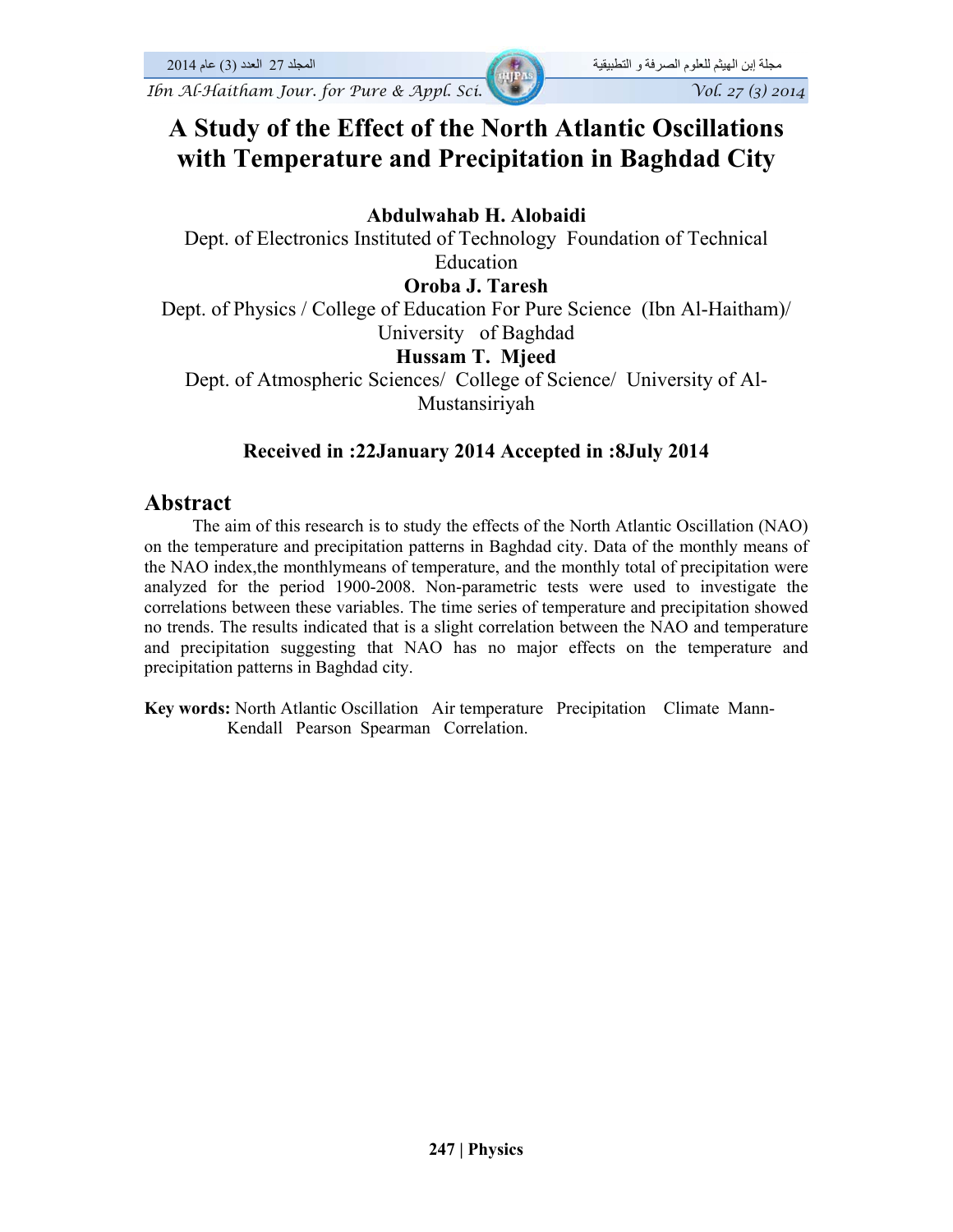*Ibn Al-Haitham Jour. for Pure & Appl. Sci.* 

# مجلة إبن الھيثم للعلوم الصرفة و التطبيقية المجلد 27 العدد (3) عام 2014

## **Introduction**

 The North Atlantic Oscillation (NAO) is a climatic phenomenon in the North Atlantic Ocean of fluctuations in the difference of atmospheric pressure at sea level between the Icelandic low and the Azores high. Through east-west oscillation motions of the Icelandic low and the Azores high, it controls the strength and direction of westerly winds and storm tracks across the North Atlantic. It is part of the Arctic oscillation, and varies over time with no particular periodicity [1] .The NAO has been the concern of numerous and a wide range climatological researchers. One of the main issues of research is the extent of the influence on climate produced by NAO [2] . It is one of the well-known atmospheric circulation patterns, that control the weather and climate conditions and the extremes in the regions of the Atlantic and the Mediterranean basin [3] .NAO is considered as teleconnection between weather conditions in one area and those occurring elsewhere [4].Fowler and Kilsby ,2003 [5] found that variation of Northern England precipitation was linked significantly with NAOand prominent relationships were found between NAO and precipitation. The signs and magnitude were different between the windward, leeward and the NAO (positive and negative) index . Similar results between NAO and rainfall were found over Iberian Peninsula, though much weaker than over Northern England ]6.[Bednorz ,2002 [7] studied connection between the durationof snow cover in western Poland and the fluctuation of NOA, a strong relationship between snow cover in Poland and NOA index was found. The NAO have the greatest influence on snow melt extent on the Greenland [8] .Box ,2002 [9] concluded that most of the observed variability of Greenland temperatures is shown to be linked to NOA .Bader and Latif,2005 [10]  $D = 1 - \frac{6 \sum_{i=1}^{n} [R(X_i) - i]^2}{n(n^2 - 1)} D = 1 - \frac{6 \sum_{i=1}^{n} [R(X_i) - i]^2}{n(n^2 - 1)}$  used coupled oceanatmosphere model and found that a warm Indian Ocean produces a stronger NAO and a cold Indian Ocean produced a weaker NAO pattern .El-Kadi ,2007 [11] has discussed the variability, trends and the characteristics of Palestine temperature to detect the effects of the global warming.The aim of this work is to analyze the time series of the North Atlantic Oscillation (NAO), the mean temperature and precipitation for Baghdad station in Iraq, and the explore the relationship between the NAO and the temperature and between NAO and precipitation for this location .The aim of this research is to explore the connection of the NAO with temperature and precipitation for Baghdad city.

## **Calculations of the NAO Index**

 The dipole pattern of variation of the North Atlantic versus the central Atlantic and Western Europe is generally classified as a mode of atmospheric circulation known as the North Atlantic Oscillation (NAO), it is the only mid-tropospheric teleconnection to show up in all months of the year [8].

 NAO is a redistribution of atmospheric mass between the North Atlantic subtropical high (Azores high) and Polar low (Icelandic Low). It is a dominant cause of winter variability in the Northern Hemisphere from North America to Europe and a large portion of Asia [12].The monthly NOA indexestimated as the difference of normalized sea-level pressure between Ponta Delagada, the Azores, and Stykkishomur/Reykjavic, Iceland [13].

For the southern station, *A* (which could be Lisbon, Gibraltar, Ponta Delgada etc.) and the northern station, *B* (which could be Reykjavik, SW Iceland etc.) [14]:

 The mean and the standard deviation are computed separately for each month of the year, and for *A* and *B* separately, using values only from the reference period. Phil Jones often uses 1951-1980 as the reference period, others sometimes use 1961-1990. Mean is:

$$
\overline{A_m} = \sum_{y=1951}^{y=1980} A_{m,y} \tag{1}
$$

**248 | Physics**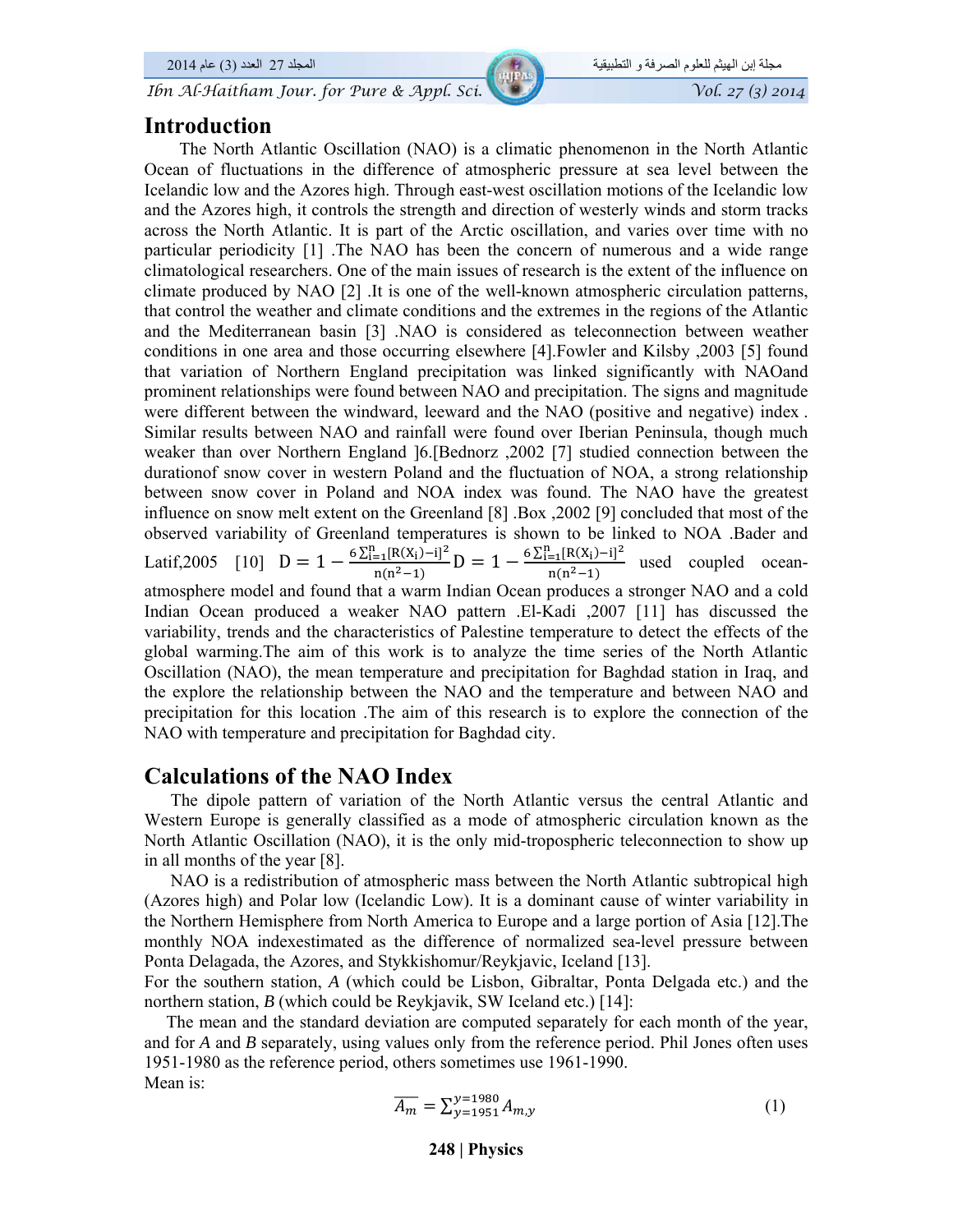Standard deviation is:

$$
\sigma_{A_m} = \sqrt{\frac{1}{n-1} \sum (A_{m,y} - \overline{A_m})^2} \quad (2)
$$

And similarly for S.B where :

*Am,y* is sea level pressure (SLP) in month *m* (1..12) and year *y* at station *A*.

 $B_{m,y}$  is SLP in month *m* (1..12) and year *y* at station *B*.

and similarly for station *B*. Each monthly station SLP series is then "normalized" by subtracting the mean for the appropriate month, and dividing by the standard deviation for the appropriate month.

$$
A_{m,y} = \frac{A_{m,y} - \overline{A_m}}{\sigma_{A_m}}
$$
 (3)

and similarly for station B. The monthly NAO index is then computed by differencing the two normalized series:

$$
NAO_{m,y} = A_{m,y} - B_{m,y} \tag{4}
$$

Seasonal means of the NAO index are computed simply by taking an average of the Monthly NAO index values (i.e., it is not necessary to compute seasonal means of theOriginal SLP series and go through the entire process again).

Because the normalization is applied to the individual station records prior to differencing them, the NAO index itself does not have a standard deviation of one. When the monthlyNAO index values are averaged into seasonal means, again no further normalization isdone and so the seasonal NAO index also does not have a standard deviation of one. [14]

#### **Data and Methodology**

 Monthly data of NAO for the period of 1900 to 2008 were obtained from [15][16]. The monthly mean of air Temperature and monthly total of precipitation for the same above period were obtained from the University of Delaware. The geographical parameters for Baghdad city is longitude 44.39  $\textdegree$ E, latitude 33.33 $\textdegree$ N and elevation 34m. MATLAB programs were written for the analysis of the NAO, temperatureand precipitation time series. The analysis includes plotting the original data, the monthly averages, the corrected data (i.e. removing the seasonal effects) and the autocorrelation coefficient. An autocorrelation coefficient tells how similar the time series is to itself. If it is highly autocorrelated, past values can be used to forecast future ones. An auto correlation coefficient close to zero indicates low correlation, and a coefficient far from zero indicates high correlation.

Pearson, Spearman, and Mann-Kendall non-parametric tests were carried to see how the NAO, temperature and precipitation time series are correlated.

Pearson's correlation coefficient when applied to a sample is commonly represented by the letter r and may be referred to as the sample correlation coefficient or the sample Pearson correlation coefficient. That formula for r is:

$$
r = \frac{\sum_{i=1}^{n} (X_i - \bar{X})(Y_i - \bar{Y})}{\sqrt{(X_i - \bar{X})^2 (Y_i - \bar{Y})^2}}
$$
(5)

An equivalent expression gives the correlation coefficient as the mean of the products of the stander scores. Based on a sample of paired data (*Xi*, *Yi*), the sample Pearson correlation coefficient is:

$$
r = \frac{1}{n-1} \sum_{i=1}^{n} \frac{(X_i - \bar{X})}{s_X} \frac{(Y_i - \bar{Y})}{s_Y}
$$
(6)

where:

is stander scores, is a sample mean, and is a sample standard deviation. A single variable statistics of Mann–Kendall is defined for a special time series  $(Z_kK=1,2,...,n)$ by following relation:

$$
T = \sum_{j < i} sgn(Z_i - Z_j) \tag{7}
$$

**249 | Physics**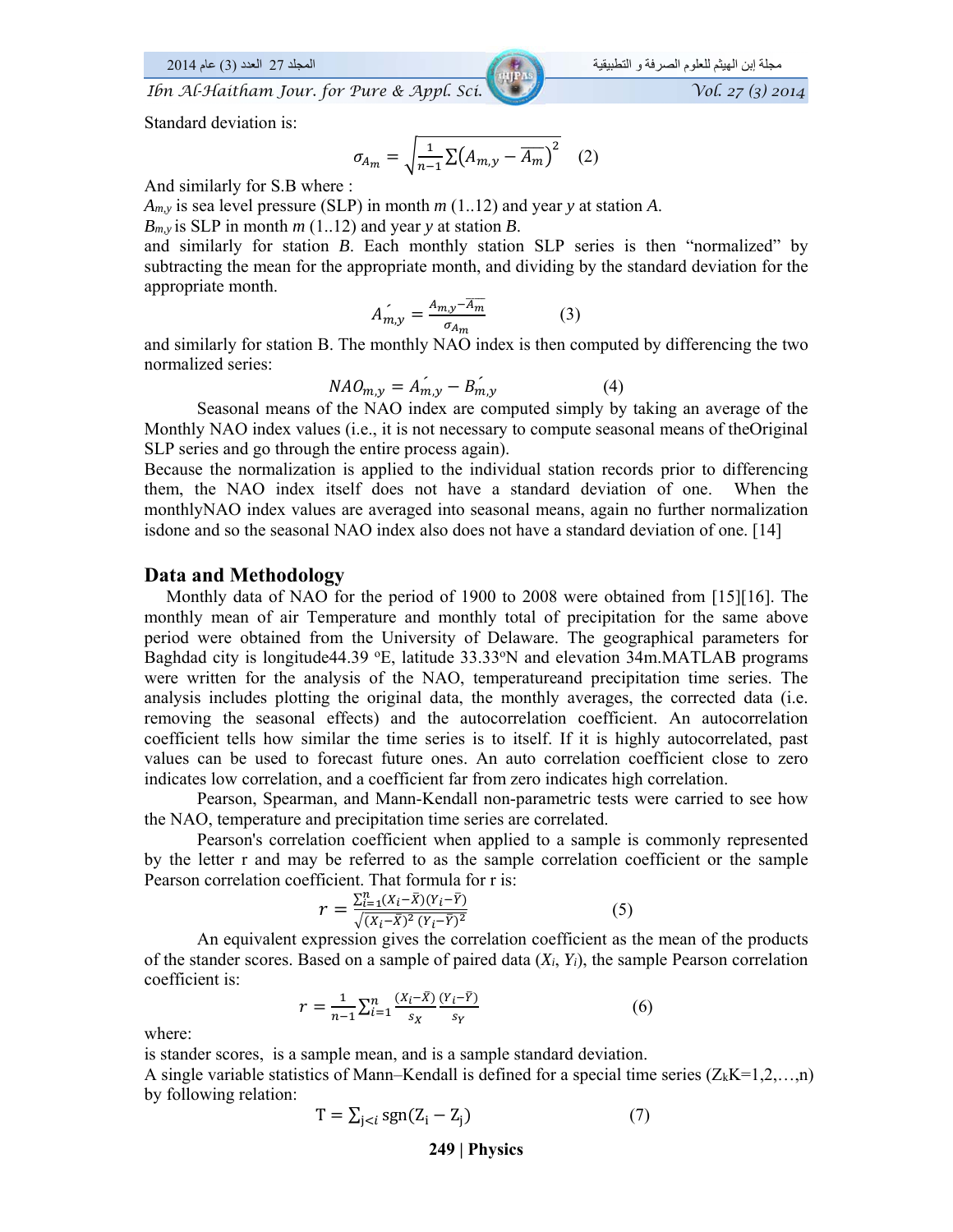$$
sgn(x) = \begin{cases} 1, \dots, \text{if } \dots, x > 0 \\ 0, \dots, \text{if } \dots, x = 0 \\ -1, \dots, \text{if } \dots, x < 0 \end{cases}
$$
 (8)

If there is not any relationship between variables and the series has not trend, thus It would have [17]:

$$
E(T) = 0
$$
 (9)  
and Var(T) = n(n-1)(2n+5)/18 (10)

Spearman's rho test is a sequential non–parametric test. For data sets of  $\{X_i, i=1,2,...,n\}$  the null hypothesis is assumed that all  $X_i$  are independent and have the same distribution. But  $H_0$ hypothesis is assumed that Xi decrease or increase corresponding to i and it means there is a trend in the data series. Test statistics of D is defined as:

$$
D = 1 - \frac{6\sum_{i=1}^{n} [R(X_i) - i]^2}{n(n^2 - 1)}
$$
(11)

Where,  $R(X_i)$  is i the order of  $X_i$  observed data an n is sample size regard to null hypothesis, D has normal distribution symmetrically and its average and variance are [18]:

$$
E(D) = 0
$$
 (12)  
and V(D) = 1/n-1 (13)

Table 1 gives the degree of correlation and interpretation for the coefficients [19].

#### **Results and Discussion**

 Figure (1) shows the results of analysis for the NAO time series. Parts (a), (b), (c), and (d) of this figure show the original data, the monthly average values, the corrected data i.e. seasonal effects are removed, and the autocorrelation coefficient (corrleogram) respectively. It can be seen that the NAO data does not show a trend and the time series is stationary. This is evidenced by the fact that the corrected data looks very similar to the uncorrected data, and the whole series simply oscillates back and forth around zero. The correlogram shows these coefficients plotted for different time separations between measurements (lags). It is seen that for this data set, the coefficients decrease from one at zero lag time to near zero at large lag times, exhibiting a damped oscillation. This indicates that the NAO values tend to be highly correlated with those measured a short time later, and less correlated with those measured a long time later. This is typical for earth science data sets, which are frequently autocorrelated close together because of inertia or carryover process in the physical system.

 Figure (2) illustrates the results of analysis of the monthly mean temperature time series for Baghdad city. It is seen that the data for Baghdad station look stationary and does not appear to be showing a trend. The correlogram exhibits the same damped oscillation behavior that the NAO correlogram did. However, the amplitudes is smaller, indicating a small over autocorrelation of temperature variance. In other words, if the temperature is abnormally high or low one month the chances are not very high it will be abnormally high or low the next month.

 Figures (3) shows the results of analysis of the monthly total of precipitation time series forBaghdad city. It can be noticed that there is no trend in the data and the correlogram indicates that there is a damping behavior similar to that of the NAO and temperature correlograms but a much smaller amplitudes. This result is expected since precipitation is more variable than temperature

 To study the relationship between NAO, the monthly mean temperature and precipitation time seriesof Baghdad city, Pearson correlation coefficient, Spearman's rank correlation coefficient, and Kendall's (tau) rank correlation coefficient werecomputed. The results are given in Table (2) and Table (3). Table (2) shows that the values of the three correlation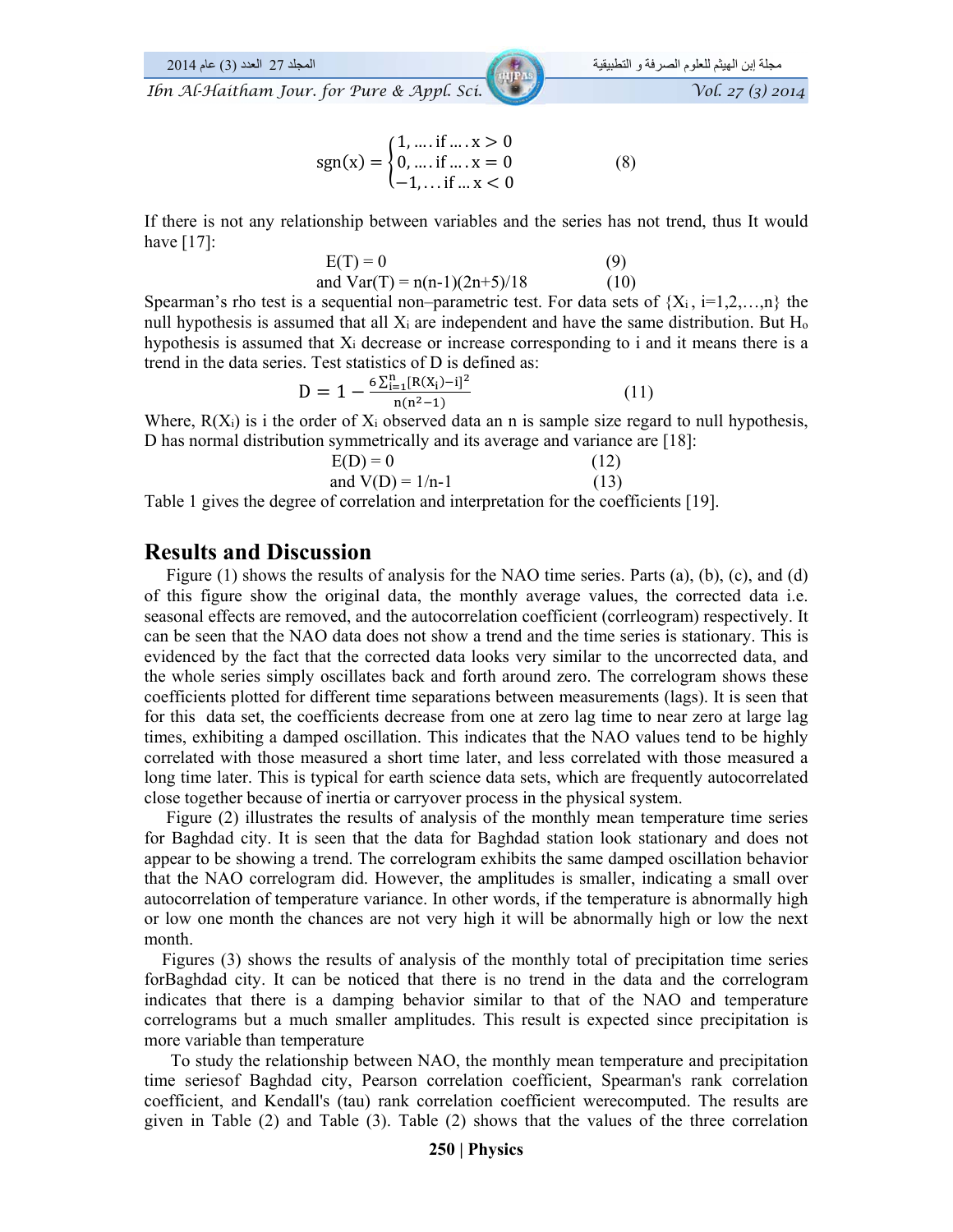coefficientsbetween NAO and the monthly mean temperaturetime series are comparable and are less than 0.2 for the months from Apr to Oct and the three correlation coefficients are slightly greater than 0.2 for the months of Jan, Feb, Mar, Nov, and Dec. This slight correlation suggests that there is low correlation between NAO and the monthly mean temperature in Iraq. The results in Table (3) shows that the values of the three correlation coefficients for the NAO and monthly mean precipitation time series are comparable and are less than 0.2 for all cases. This slight correlation suggests that there is almost no correlation between NAO and the monthly mean precipitation in Iraq.

## **Conclusion**

 Monthly data of NAO and monthly mean temperature and precipitation for Baghdad city, Iraq for the period of 1900 to 2008 were analyzed. The results indicated that the time series of NAO and temperature do not show a high trend. The slight correlation coefficients suggested there is low correlation between NAO and the monthly mean temperature in Iraq. The results for the NAO and precipitation time series indicated that there is no trend. The slight correlation coefficients suggested there is almost no correlation between NAO and the monthly mean precipitation in Iraq. From these results, one can conclude that the NAO has almost no effects on the temperature and precipitation patterns in Baghdad city.

## **References**

- 1-Goodess, C.M. and Jones, P.D. (2002). Links Between Circulation and Changes in the Characteristics of Iberian Rainfall. International Journal of Climatology, 22: 1593-1615.
- 2-Lucero, O.A. and Rodriguez, N.C. (2002). Spatial Organization in Europe of Decadal and Interdecadal Fluctuation in Annual Rainfall. International Journal of Climatology, 22: 805- 820
- 3-Turkes, M. and Erlat, E. (2003). Precipitation Changes and Variability in Turkey Linked to the North Atlantic Oscillation During the Period 1930-2000. International Journal of Climatology, 23: 1771-1796.
- 4-Perry, A. (2000). The North Atlantic Oscillation: an Enigmatic See-Saw. Progress in Physical Geography. 24: 289-294.
- 5-Fowler, H.J. and Kilsby, C.G. (2003). A Regional Frequency Analysis of United Kingdom Extreme Rainfall from 1961 to 2000. International Journal of Climatology, 23:1313-1334
- 6-Fowler, H.J. and Kilsby, C.G. (2002). Precipitation and the North Atlantic Oscillation: A Study of Climatic Variability in Northern England. International Journal of Climatology, 22:843-866.
- 7-Bednorz, E. (2002). Snow Covers in Western Poland and Macro-Scale Circulation Conditions. International Journal of Climatology, 22: 533-541.
- 8-Mote, T.L. (1998). Mid-Tropospheric Circulation and Surface Melt on the Greenland Ice Sheet. Part I: Atmospheric Teleconnections. International Journal of Climatology, 18: 111- 129.
- 9-Box, J.E. (2002). Survey of Greenland Instrumental Temperature Records: 1873-2001. International Journal of Climatology. 22:1829-1847.

10-Bader, J. and Latif, M. (2005). North Atlantic Oscillation Response to Anomalous Ocean SST in a Coupled GCM. Journal of Climate, 18: 5382-5389.

- 11-El-Kadi, A.K.A. (2007). A Connection between Palestine Temperature and the North Atlantic Oscillations 1901-2000.
- 12-Uvo, C. (2003). Analysis and Regionalization of Northern European Winter Precipitation Based on its Relationship with the North Atlantic Oscillation. International Journal of Climatology, 23: 1185-1194.
- **251 | Physics**  13-Jones, P.D. and Jonsson, T., Wheeler D. (1997). Extension to the North Atlantic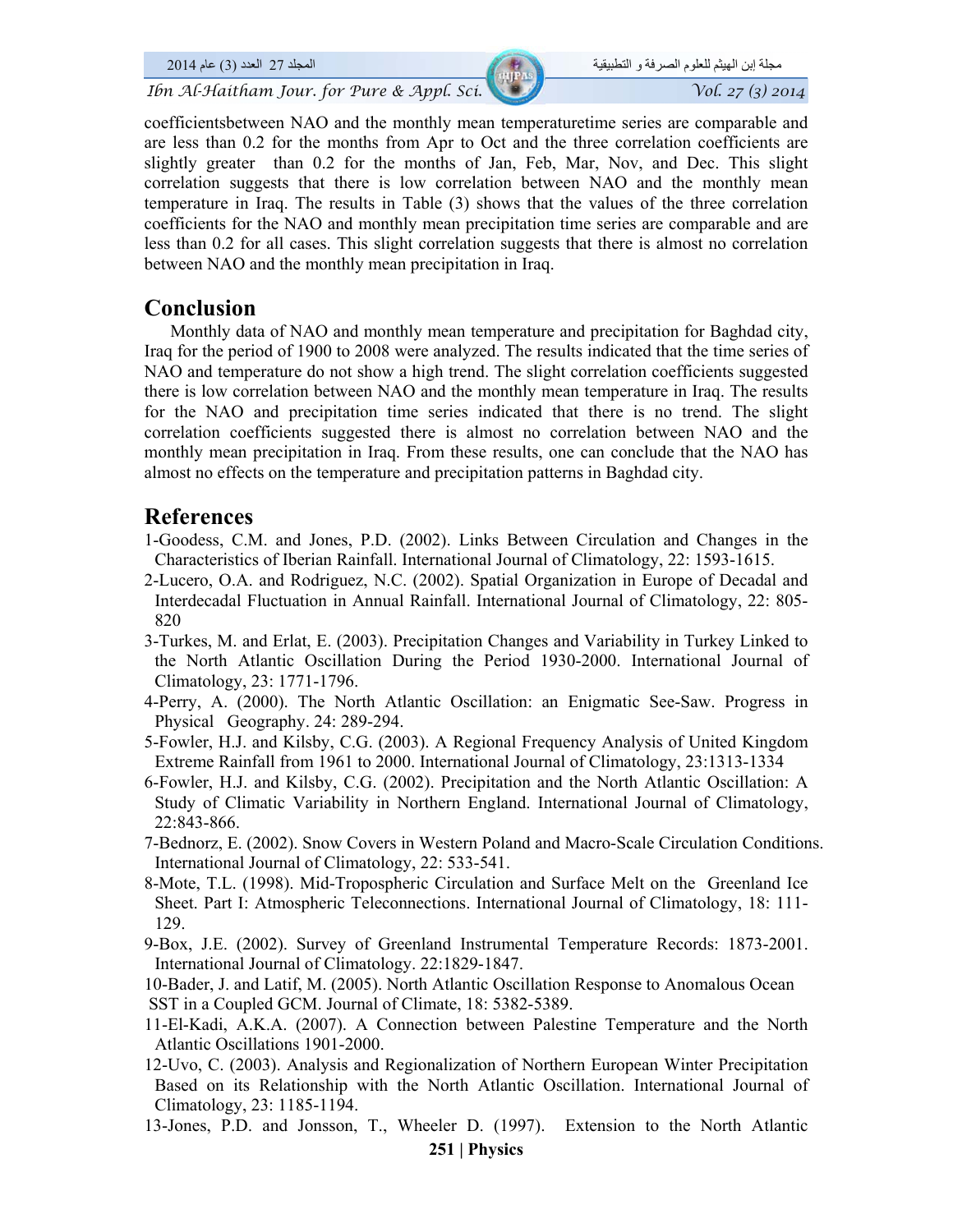Oscillation Using Early Instrumental Pressure Observations from Gibraltar and South-west Iceland. International Journal of Climatology, 17:1433-1450.

14-ht-tp://www.cru.uea.ac.uk/cru/projects/soap/data/instr/NAO\_index\_calculation.pdf

15-http://www.cru.uea.ac.uk/cru/data/nao/

16-http://www.cru.uea.ac.uk/~timo/datapages/naoi.htm

17-Onoz, B. and Bayazit, M. (2003). The power of statistical tests for trend detection. Turkish J. Eng. Environ. Sci., 27: 247-251.

18-Sneyers, R., (1990). On the Statistical Analysis of Series of Observations. World Meteorological Organization, Geneva, Switzerland, pp: 129.

19-Williams, F. (1992). Reasoning with statistics. How to read quantitative research  $4<sup>th</sup>$  ed. Fort Worth. Harcourt Brace Jovnovich College Publishers.

#### **Table No. (1): The degree of correlation and interpretation of the test Coefficients**

| Interpretation      | Correlation           | Coefficient           |
|---------------------|-----------------------|-----------------------|
| Almost no           | Slight correlation    | Less than $0.2$       |
| relationship        |                       |                       |
| Small relationship  | Low correlation       | $0.2$ to $0.4$        |
| Substantial         | Moderate correlation  | $0.4 \text{ to } 0.7$ |
| relationship        |                       |                       |
| Marked relationship | High correlation      | $0.7$ to $0.9$        |
| Solid relationship  | Very high correlation | 0.9 and above         |

#### **Table No.(2): Pearson, Spearman and Mann-Kendall correlation coefficients of NAOand temperature for Baghdad.**

| <b>Baghdad</b>   |           |                |       |
|------------------|-----------|----------------|-------|
| Mann-<br>Kendall | Spearman  | <b>Pearson</b> | Month |
| $-0.3330$        | $-0.4856$ | $-0.4486$      | Jan   |
| $-0.3176$        | $-0.4564$ | $-0.4636$      | Feb   |
| $-0.2793$        | $-0.4096$ | $-0.2770$      | Mar   |
| $-0.0968$        | $-0.1406$ | $-0.1569$      | Apr   |
| $-0.0825$        | $-0.1301$ | $-0.1303$      | May   |
| $-0.0813$        | $-0.1122$ | $-0.1074$      | June  |
| $-0.0307$        | $-0.0538$ | $-0.0870$      | July  |
| $-0.0437$        | $-0.0678$ | $-0.0931$      | Aug   |
| $-0.0408$        | $-0.0782$ | $-0.0640$      | Sep   |
| $-0.0093$        | $-0.0124$ | $-0.0297$      | Oct   |
| $-0.2161$        | $-0.3184$ | $-0.3832$      | Nov   |
| $-0.2524$        | $-0.3624$ | $-0.3389$      | Dec   |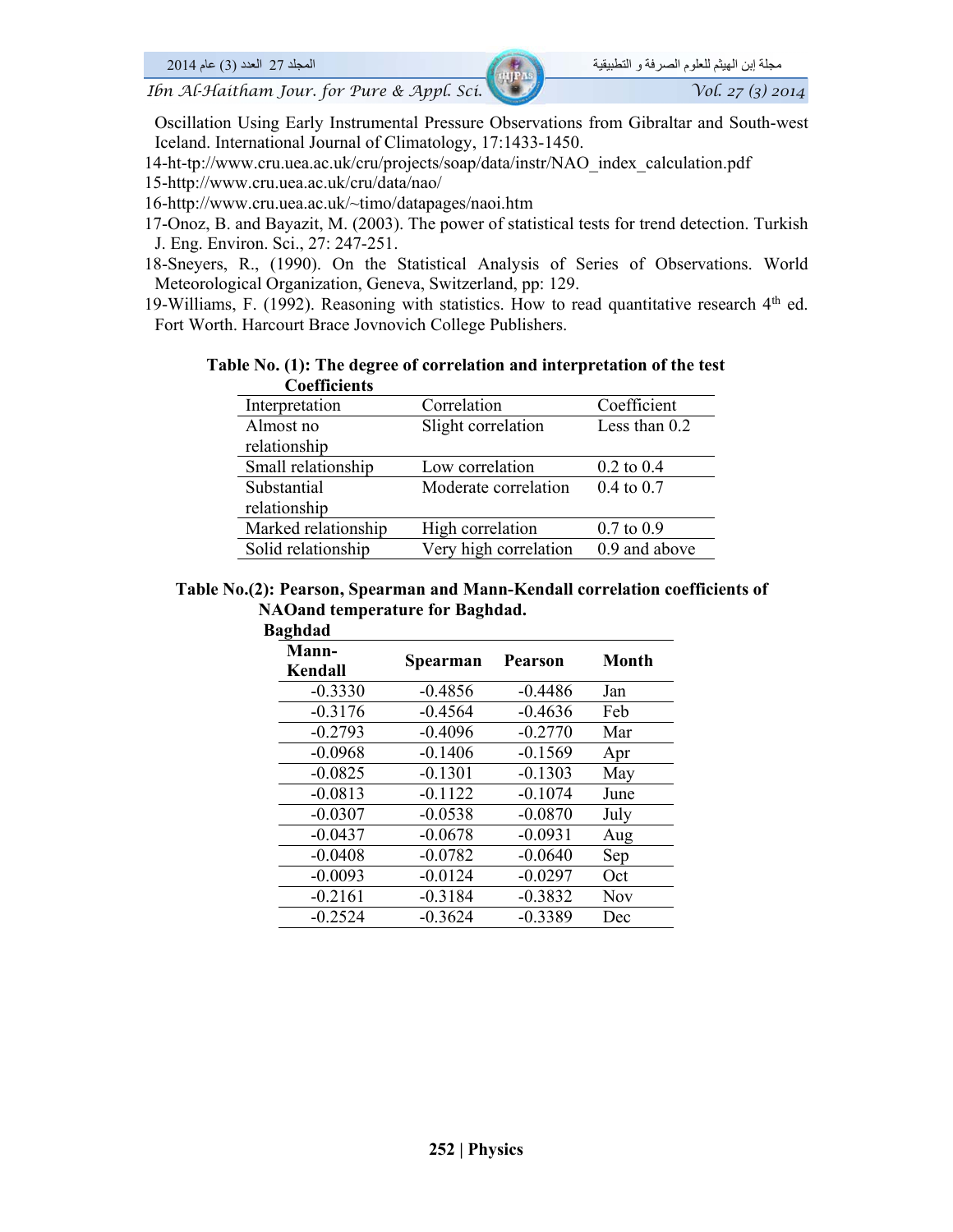| <b>Baghdad</b>   | 0         |                |            |
|------------------|-----------|----------------|------------|
| Mann-<br>Kendall | Spearman  | <b>Pearson</b> | Month      |
| $-0.0010$        | 0.0036    | 0.0082         | Jan        |
| 0.0583           | 0.0866    | 0.0540         | Feb        |
| 0.0028           | 0.0085    | 0.0265         | Mar        |
| 0.0947           | 0.1463    | 0.0397         | Apr        |
| $-0.0216$        | $-0.0302$ | 0.0035         | May        |
| $-0.0082$        | $-0.0109$ | $-0.0466$      | June       |
| 0.0022           | 0.0033    | $-0.0130$      | July       |
| 0.1355           | 0.1663    | 0.1578         | Aug        |
| $-0.1470$        | $-0.1863$ | $-0.1411$      | Sep        |
| $-0.0054$        | $-0.0062$ | $-0.0819$      | Oct        |
| $-0.0265$        | $-0.0381$ | $-0.0307$      | <b>Nov</b> |
| $-0.0311$        | $-0.0440$ | $-0.0471$      | Dec        |



**Figure No. (1) Analysis of NAO data. (a) NAO Time Series, (b) Monthly Averages for NAO Data, (c) NAO Time Series- Seasonal Effects Removed, (d) NAO Correlogram**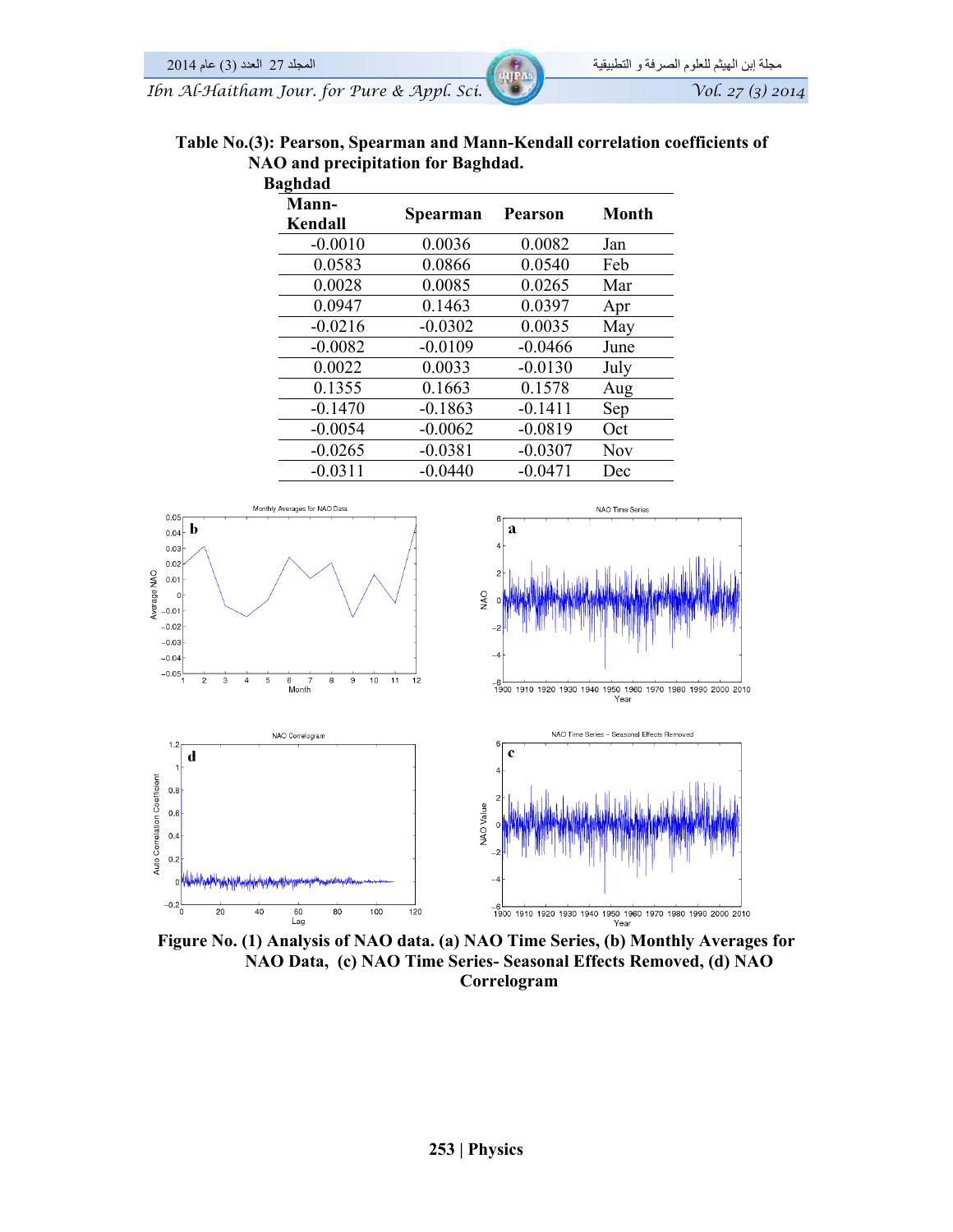

**Figure No.( 2):Analysis of Monthly Mean Temperature data for Baghdad. (a) Temperature Time Series, (b) Monthly Averages for Temperature, (c) Bag. Time Series-Seasonal Effects Removed, (d) Bag. Correlogram** 



**Figure No.(3):Analysis of Monthly Mean Precipitation data for Baghdad. (a) Precipitation Time Series, (b) Monthly Averages for Precipitation, (c) Bag. Time Series-Seasonal Effects Removed, (d) Bag. Correlogram.**